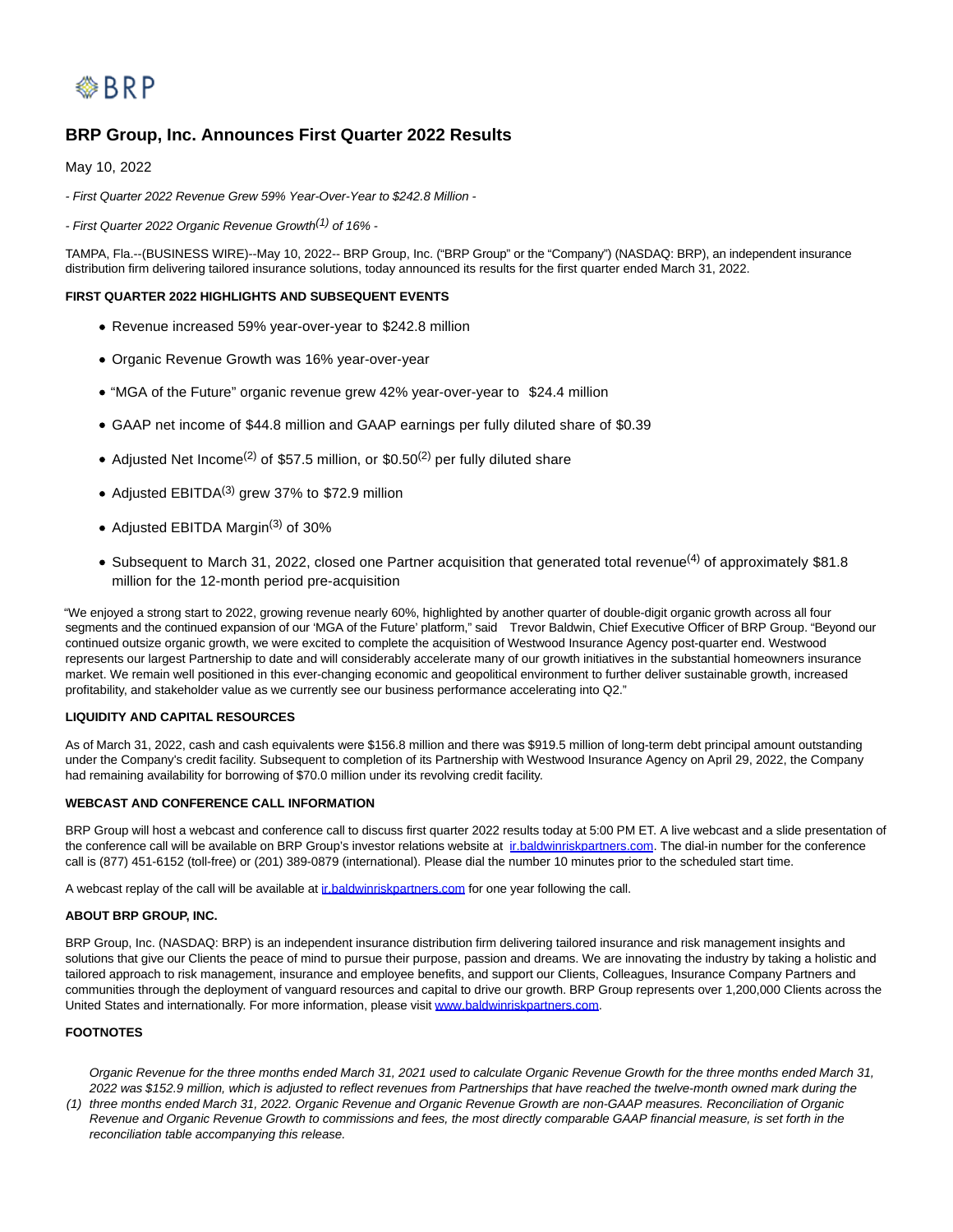(2) BRP Group, Inc. and reconciliation of Adjusted Diluted EPS to diluted earnings per share, the most directly comparable GAAP financial Adjusted Net Income and Adjusted Diluted EPS are non-GAAP measures. Reconciliation of Adjusted Net Income to net income attributable to measures, are set forth in the reconciliation table accompanying this release.

- (3) Adjusted EBITDA and Adjusted EBITDA Margin are non-GAAP measures. Reconciliation of Adjusted EBITDA and Adjusted EBITDA Margin to net income, the most directly comparable GAAP financial measure, is set forth in the reconciliation table accompanying this release.
- Represents the aggregate revenues of Partners acquired during the relevant period presented, for the most recent trailing 12-month period prior<br>
(4) the acquisition by the Commons in each associate the time the discussion to acquisition by the Company, in each case, at the time the due diligence was concluded based on a quality of earnings review and not an audit.

#### **NOTE REGARDING FORWARD-LOOKING STATEMENTS**

This press release may contain various "forward-looking statements" within the meaning of the Private Securities Litigation Reform Act of 1995, which represent BRP Group's expectations or beliefs concerning future events. Forward-looking statements are statements other than historical facts and may include statements that address future operating, financial or business performance or BRP Group's strategies or expectations. In some cases, you can identify these statements by forward-looking words such as "may," "might," "will," "should," "expects," "plans," "anticipates," "believes," "estimates," "predicts," "projects," "potential," "outlook" or "continue," or the negative of these terms or other comparable terminology. Forward-looking statements are based on management's current expectations and beliefs and involve significant risks and uncertainties that could cause actual results, developments and business decisions to differ materially from those contemplated by these statements.

Factors that could cause actual results or performance to differ from the expectations expressed or implied in such forward-looking statements include, but are not limited to, those described under the caption "Risk Factors" in BRP Group's Annual Report on Form 10-K for the year ended December 31, 2021, and in BRP Group's other filings with the SEC, which are available free of charge on the SEC's website at[: www.sec.gov.](https://cts.businesswire.com/ct/CT?id=smartlink&url=http%3A%2F%2Fwww.sec.gov&esheet=52714691&newsitemid=20220510006241&lan=en-US&anchor=www.sec.gov&index=4&md5=5fc80a1cf642353986dff42d36cff87a) Should one or more of these risks or uncertainties materialize, or should underlying assumptions prove incorrect, actual results may vary materially from those indicated. All forward-looking statements and all subsequent written and oral forward-looking statements attributable to BRP Group or to persons acting on behalf of BRP Group are expressly qualified in their entirety by reference to these risks and uncertainties. You should not place undue reliance on forwardlooking statements. Forward-looking statements speak only as of the date they are made, and BRP Group does not undertake any obligation to update them in light of new information, future developments or otherwise, except as may be required under applicable law.

### **BRP GROUP, INC. Condensed Consolidated Statements of Comprehensive Income (Unaudited)**

|                                                  | For the Three Months<br>Ended March 31, |                      |  |
|--------------------------------------------------|-----------------------------------------|----------------------|--|
| (in thousands, except share and per share data)  | 2022                                    | 2021                 |  |
| Revenues:                                        |                                         |                      |  |
| Commissions and fees                             | \$242,848                               | \$152,828            |  |
|                                                  |                                         |                      |  |
| Operating expenses:                              |                                         |                      |  |
| Commissions, employee compensation and benefits  | 153,750                                 | 89,375               |  |
| Other operating expenses                         | 36,442                                  | 16,875               |  |
| Amortization expense                             | 17,562                                  | 10,537               |  |
| Change in fair value of contingent consideration | (5,632)                                 | (1,503)<br>$\lambda$ |  |
| Depreciation expense                             | 988                                     | 594                  |  |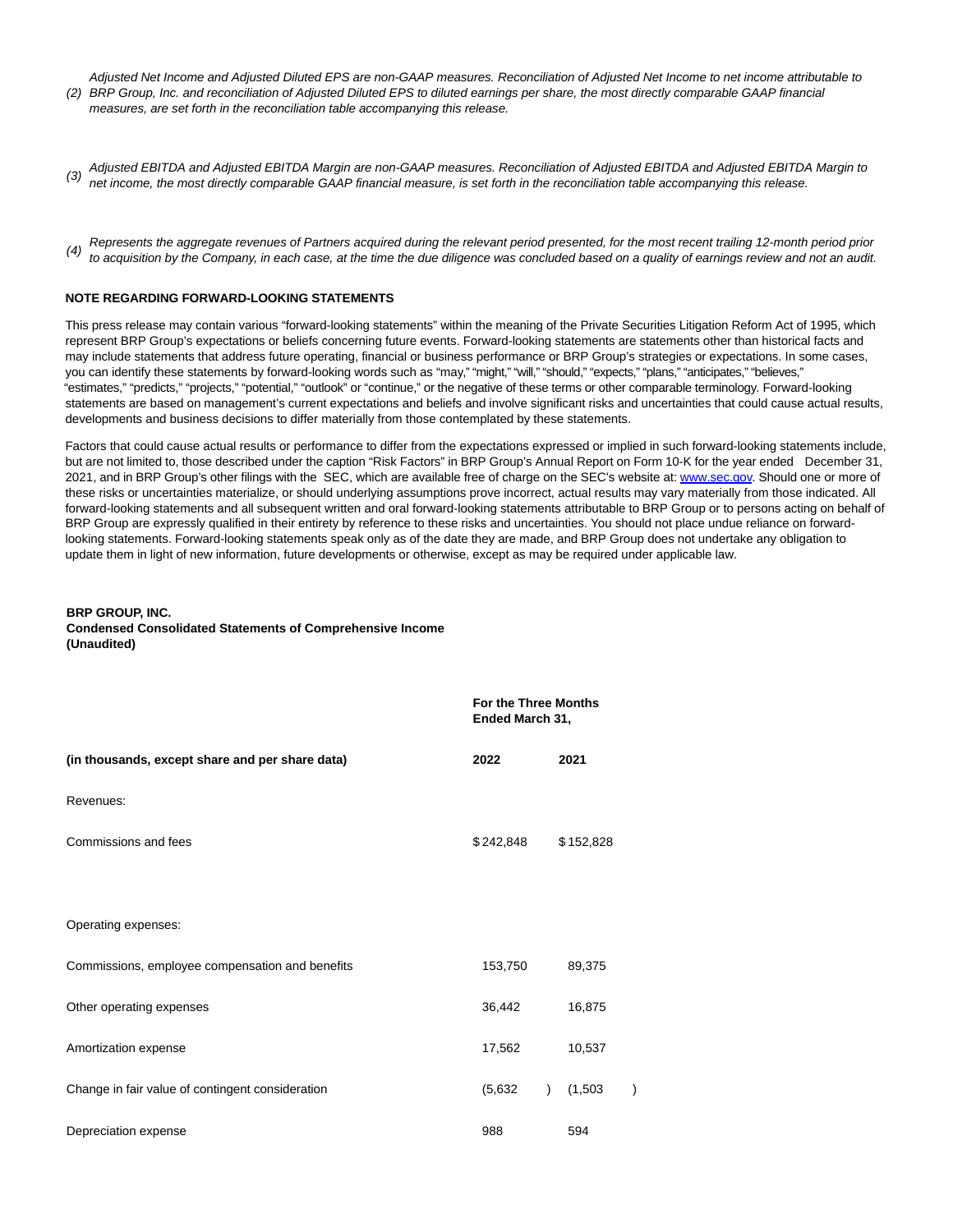| Total operating expenses                                              | 203,110                | 115,878                  |
|-----------------------------------------------------------------------|------------------------|--------------------------|
|                                                                       |                        |                          |
| Operating income                                                      | 39,738                 | 36,950                   |
| Other income (expense):                                               |                        |                          |
| Interest expense, net                                                 | (10, 350)<br>$\lambda$ | (5,643)<br>$\mathcal{C}$ |
| Other income, net                                                     | 15,451                 |                          |
| Total other income (expense)                                          | 5,101                  | (5,643)<br>$\mathcal{E}$ |
|                                                                       |                        |                          |
| Net income                                                            | 44,839                 | 31,307                   |
| Less: net income attributable to noncontrolling interests             | 21,970                 | 16,001                   |
| Net income attributable to BRP Group, Inc.                            | \$22,869               | \$15,306                 |
|                                                                       |                        |                          |
| Comprehensive income                                                  | \$44,839               | \$31,307                 |
| Comprehensive income attributable to noncontrolling interests         | 21,970                 | 16,001                   |
| Comprehensive income attributable to BRP Group, Inc.                  | 22,869                 | 15,306                   |
|                                                                       |                        |                          |
| Basic earnings per share                                              | \$0.41                 | \$0.35                   |
| Diluted earnings per share                                            | \$0.39                 | \$0.33                   |
| Weighted-average shares of Class A common stock outstanding - basic   | 55,719,803             | 44,255,011               |
| Weighted-average shares of Class A common stock outstanding - diluted | 58,715,825             | 45,783,086               |

**2022**

**December 31, 2021**

**BRP GROUP, INC. Condensed Consolidated Balance Sheets (Unaudited)**

**(in thousands, except share and per share data) March 31,**

**Assets**

Current assets: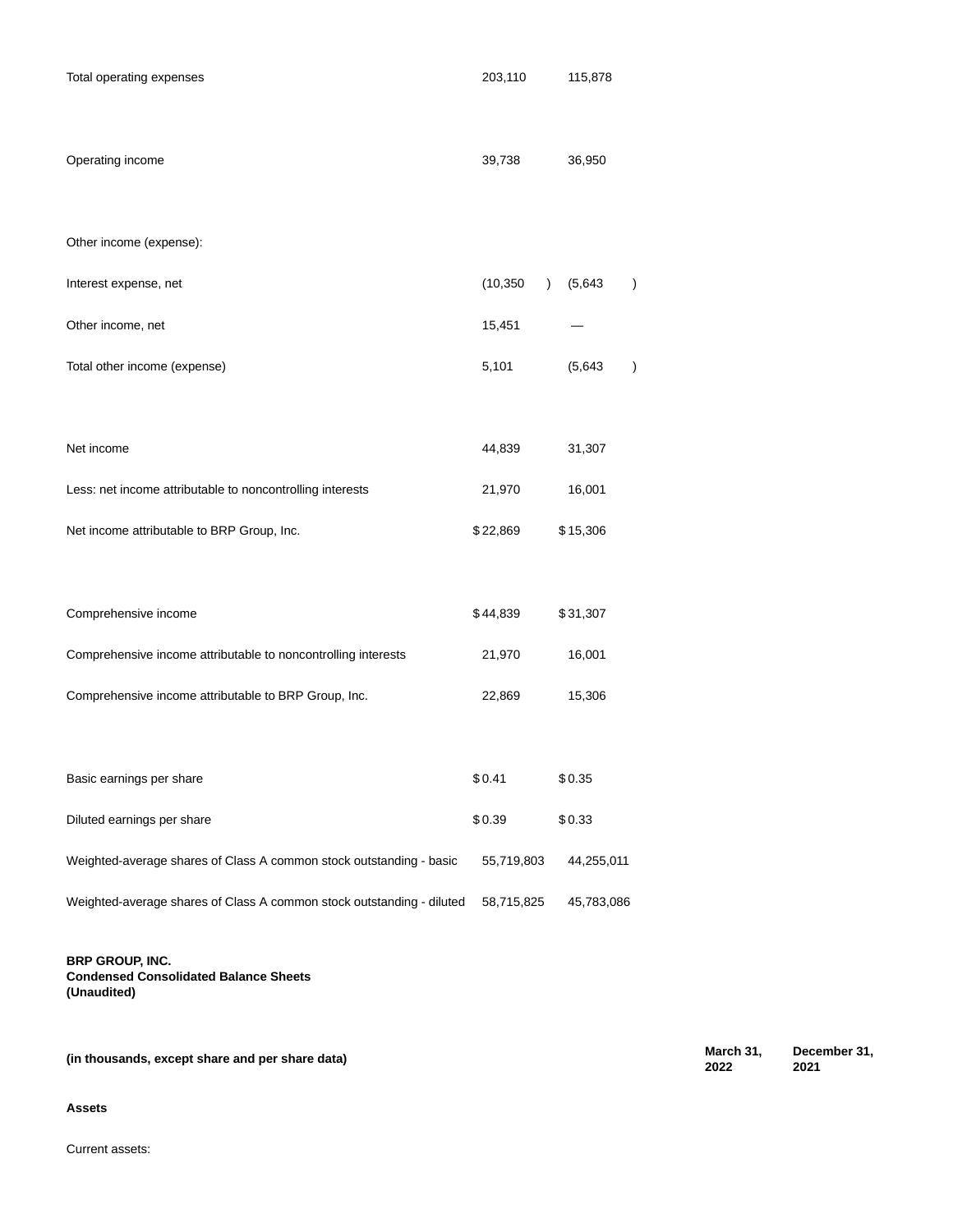| Cash and cash equivalents                              | \$156,811   | \$138,292   |
|--------------------------------------------------------|-------------|-------------|
| Restricted cash                                        | 87,097      | 89,445      |
| Premiums, commissions and fees receivable, net         | 375,290     | 340,837     |
| Prepaid expenses and other current assets              | 14,226      | 8,151       |
| Due from related parties                               | 1,757       | 1,668       |
| Total current assets                                   | 635,181     | 578,393     |
| Property and equipment, net                            | 18,280      | 17,474      |
| Right-of-use assets                                    | 83,014      | 81,646      |
| Other assets                                           | 45,543      | 25,586      |
| Intangible assets, net                                 | 927,605     | 944,467     |
| Goodwill                                               | 1,232,399   | 1,228,741   |
| <b>Total assets</b>                                    | \$2,942,022 | \$2,876,307 |
| Liabilities, Mezzanine Equity and Stockholders' Equity |             |             |
| Current liabilities:                                   |             |             |
| Premiums payable to insurance companies                | \$309,257   | \$310,045   |
| Producer commissions payable                           | 52,314      | 41,833      |
| Accrued expenses and other current liabilities         | 87,316      | 92,223      |
| Related party notes payable                            | 61,500      | 61,500      |
| Current portion of contingent earnout liabilities      | 20,897      | 35,088      |
| <b>Total current liabilities</b>                       | 531,284     | 540,689     |
| Revolving lines of credit                              | 75,000      | 35,000      |
| Long-term debt, less current portion                   | 813,172     | 814,614     |
| Contingent earnout liabilities, less current portion   | 206,950     | 223,501     |
| Operating lease liabilities, less current portion      | 72,622      | 71,357      |
| Other liabilities                                      | 3,959       | 3,590       |
| <b>Total liabilities</b>                               | 1,702,987   | 1,688,751   |

Commitments and contingencies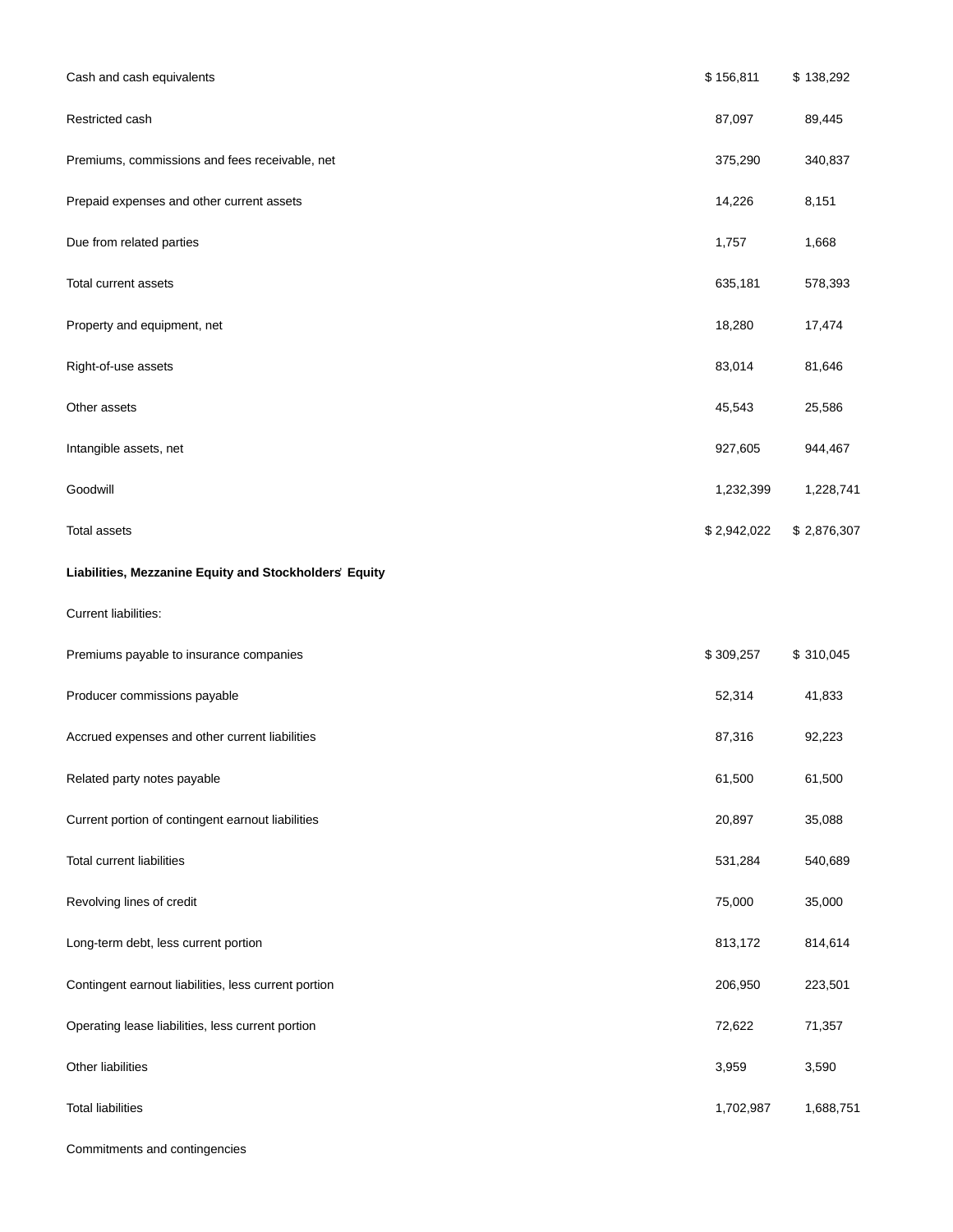| Redeemable noncontrolling interest                                                                                                                                                                  | 288         | 269         |  |
|-----------------------------------------------------------------------------------------------------------------------------------------------------------------------------------------------------|-------------|-------------|--|
| Stockholders' equity:                                                                                                                                                                               |             |             |  |
| Class A common stock, par value \$0.01 per share, 300,000,000 shares authorized; 58,790,758 and 58,602,859<br>shares issued and outstanding at March 31, 2022 and December 31, 2021, respectively   | 588         | 586         |  |
| Class B common stock, par value \$0.0001 per share, 100,000,000 shares authorized; 56,268,051 and 56,338,051<br>shares issued and outstanding at March 31, 2022 and December 31, 2021, respectively | 6           | 6           |  |
| Additional paid-in capital                                                                                                                                                                          | 671,143     | 663,002     |  |
| <b>Accumulated deficit</b>                                                                                                                                                                          | (32, 123)   | (54, 992)   |  |
| Stockholder notes receivable                                                                                                                                                                        | (175)       | (219)       |  |
| Total stockholders' equity attributable to BRP Group, Inc.                                                                                                                                          | 639,439     | 608,383     |  |
| Noncontrolling interest                                                                                                                                                                             | 599.308     | 578.904     |  |
| Total stockholders' equity                                                                                                                                                                          | 1,238,747   | 1,187,287   |  |
| Total liabilities, mezzanine equity and stockholders' equity                                                                                                                                        | \$2,942,022 | \$2,876,307 |  |

## **BRP GROUP, INC.**

Mezzanine equity:

# **Condensed Consolidated Statements of Cash Flows**

**(Unaudited)**

|                                                                                             |           | For the Three Months<br>Ended March 31, |          |  |
|---------------------------------------------------------------------------------------------|-----------|-----------------------------------------|----------|--|
| (in thousands)                                                                              | 2022      |                                         | 2021     |  |
| Cash flows from operating activities:                                                       |           |                                         |          |  |
| Net income                                                                                  | \$44,839  |                                         | \$31,307 |  |
| Adjustments to reconcile net income to net cash provided by (used in) operating activities: |           |                                         |          |  |
| Depreciation and amortization                                                               | 18,550    |                                         | 11,131   |  |
| Change in fair value of contingent consideration                                            | (5,632)   |                                         | (1,503)  |  |
| Share-based compensation expense                                                            | 7,564     |                                         | 3,542    |  |
| Amortization of deferred financing costs                                                    | 1,286     |                                         | 693      |  |
| Change in fair value of interest rate caps                                                  | (15, 810) |                                         |          |  |
| Payment of contingent earnout consideration in excess of purchase price accrual             | (11, 117) |                                         |          |  |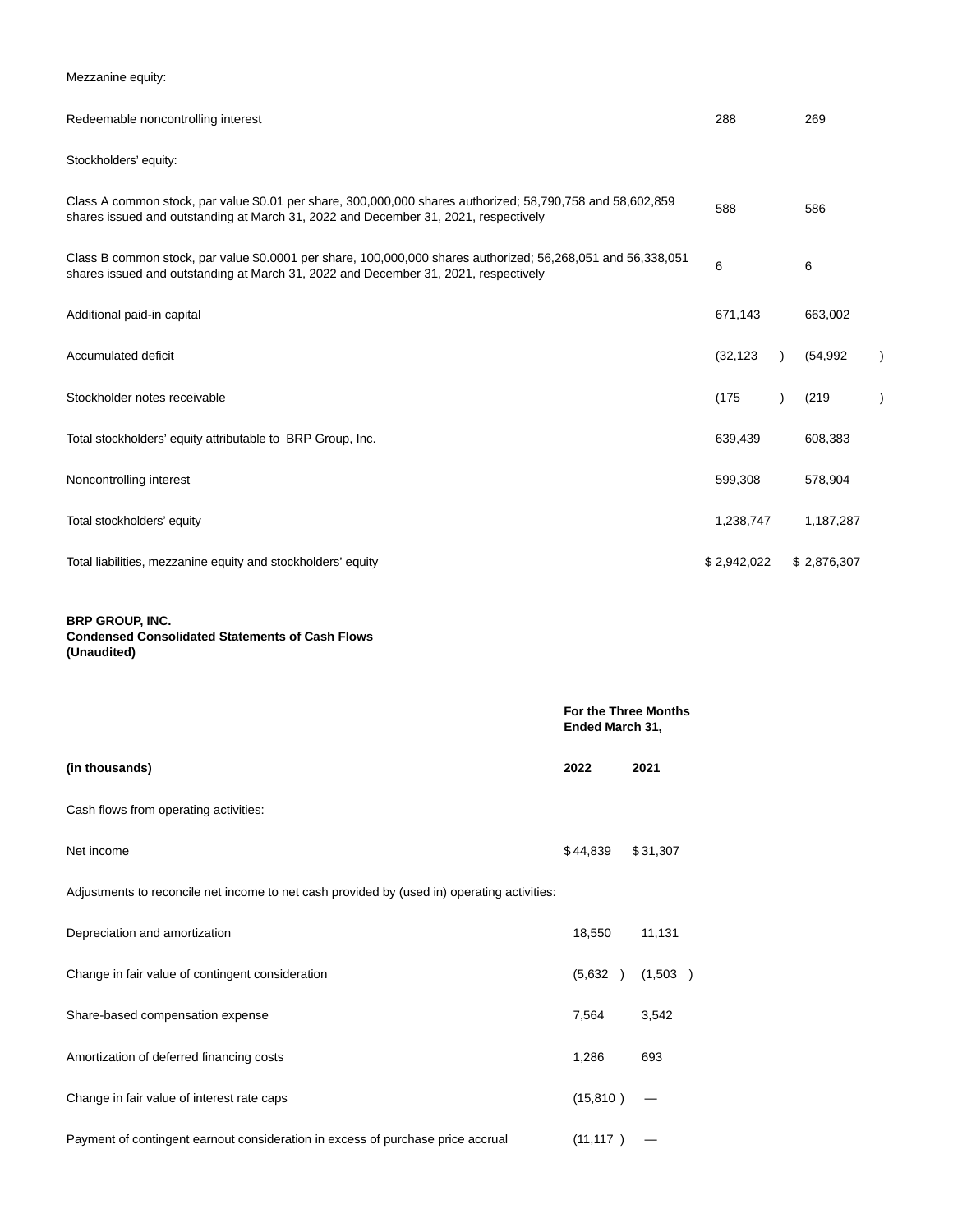Changes in operating assets and liabilities, net of effect of acquisitions:

| Premiums, commissions and fees receivable, net                                     | (35,359)                  | (50, 364)                 |
|------------------------------------------------------------------------------------|---------------------------|---------------------------|
| Prepaid expenses and other current assets                                          | (8,908)                   | (467)<br>$\lambda$        |
| Due to/from related parties                                                        | (89)<br>$\lambda$         | 174                       |
| Right-of-use assets                                                                | (1, 368)<br>$\rightarrow$ | (54, 856)                 |
| Accounts payable, accrued expenses and other current liabilities                   | 627                       | 7,751                     |
| Operating lease liabilities                                                        | 1,984                     | 55,879                    |
| Net cash provided by (used in) operating activities                                | (3, 433)                  | 3,287                     |
| Cash flows from investing activities:                                              |                           |                           |
| Capital expenditures                                                               | (1,793)                   | (1,000)                   |
| Investment in business venture                                                     | (639)                     |                           |
| Cash consideration paid for asset acquisitions, net of cash received               | (700)<br>$\lambda$        |                           |
| Cash consideration paid for business combinations, net of cash received            |                           | (17, 358)                 |
| Net cash used in investing activities                                              | (3, 132)                  | (18,358)                  |
| Cash flows from financing activities:                                              |                           |                           |
| Payment of contingent earnout consideration up to amount of purchase price accrual | (13,993)                  |                           |
| Proceeds from revolving line of credit                                             | 40,000                    |                           |
| Payments on long-term debt                                                         | (2, 127)<br>$\rightarrow$ | (1,000)<br>$\rightarrow$  |
| Payments of debt issuance costs                                                    | (1, 188)                  | (59<br>$\mathcal{E}$      |
| Purchase of interest rate caps                                                     |                           | (3, 461)<br>$\rightarrow$ |
| Proceeds from repayment of stockholder notes receivable                            | 44                        | 116                       |
| Net cash provided by (used in) financing activities                                | 22,736                    | (4, 404)                  |
| Net increase (decrease) in cash and cash equivalents and restricted cash           | 16,171                    | (19, 475)                 |
| Cash and cash equivalents and restricted cash at beginning of period               | 227,737                   | 142,022                   |
| Cash and cash equivalents and restricted cash at end of period                     | \$243,908                 | \$122,547                 |

## **NON-GAAP FINANCIAL MEASURES**

Adjusted EBITDA, Adjusted EBITDA Margin, Organic Revenue, Organic Revenue Growth, Adjusted Net Income and Adjusted Diluted Earnings Per Share ("EPS") are not measures of financial performance under GAAP and should not be considered substitutes for GAAP measures, including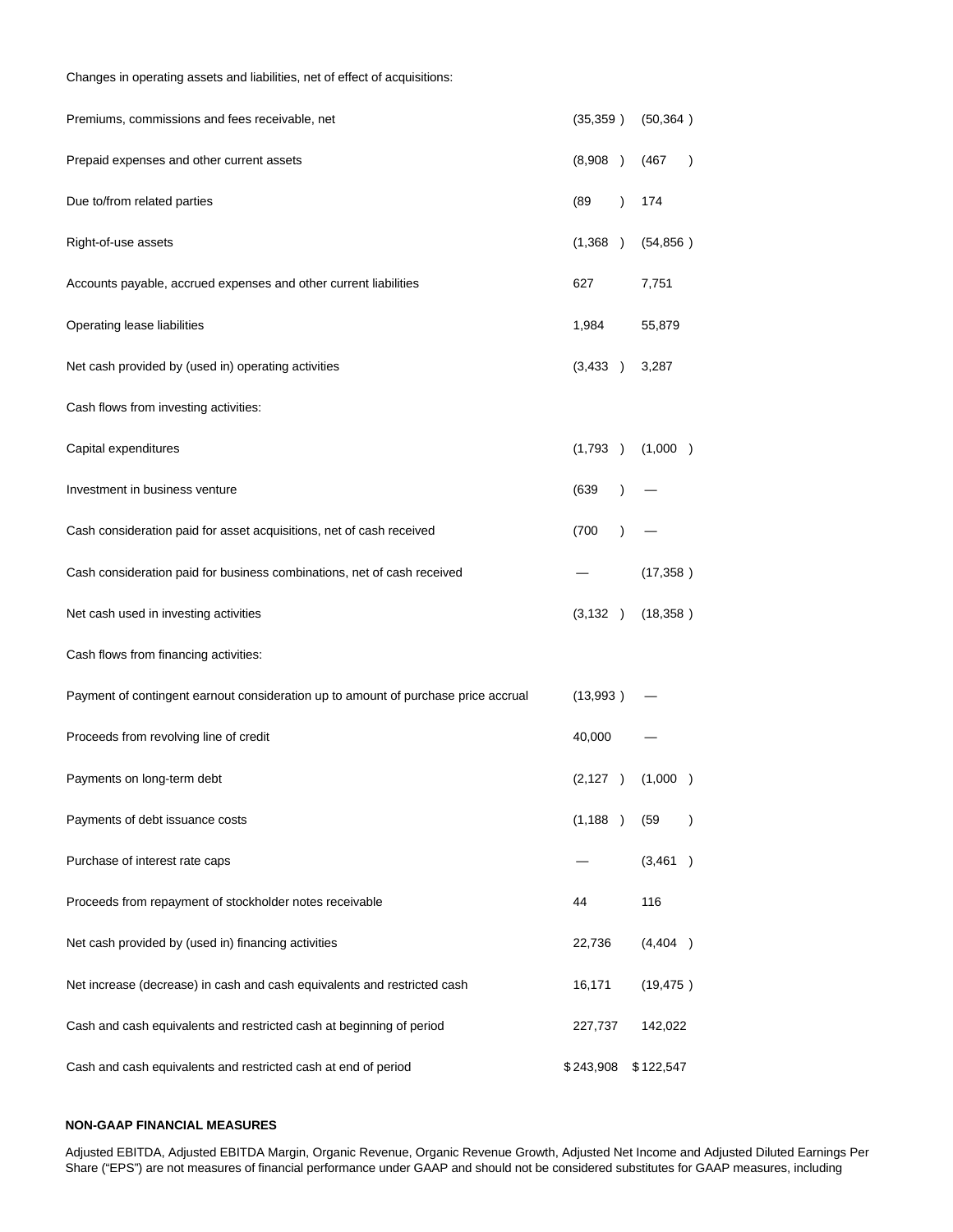commissions and fees (for Organic Revenue and Organic Revenue Growth), net income (loss) (for Adjusted EBITDA and Adjusted EBITDA Margin), net income (loss) attributable to BRP Group, Inc. (for Adjusted Net Income) or diluted earnings (loss) per share (for Adjusted Diluted EPS), which we consider to be the most directly comparable GAAP measures. These non-GAAP financial measures have limitations as analytical tools, and when assessing our operating performance, you should not consider these non-GAAP financial measures in isolation or as substitutes for commissions and fees, net income (loss), net income (loss) attributable to BRP Group, Inc. or other consolidated income statement data prepared in accordance with GAAP. Other companies in our industry may define or calculate these non-GAAP financial measures differently than we do, and accordingly these measures may not be comparable to similarly titled measures used by other companies.

We define Adjusted EBITDA as net income (loss) before interest, taxes, depreciation, amortization, change in fair value of contingent consideration and certain items of income and expense, including share-based compensation expense, transaction-related expenses related to Partnerships, severance, and certain non-recurring costs, including those related to raising capital. We believe that Adjusted EBITDA is an appropriate measure of operating performance because it eliminates the impact of expenses that do not relate to business performance, and that the presentation of this measure enhances an investor's understanding of our financial performance.

Adjusted EBITDA Margin is Adjusted EBITDA divided by commissions and fees. Adjusted EBITDA Margin is a key metric used by management and our board of directors to assess our financial performance. We believe that Adjusted EBITDA Margin is an appropriate measure of operating performance because it eliminates the impact of expenses that do not relate to business performance, and that the presentation of this measure enhances an investor's understanding of our financial performance. We believe that Adjusted EBITDA Margin is helpful in measuring profitability of operations on a consolidated level.

Adjusted EBITDA and Adjusted EBITDA Margin have important limitations as analytical tools. For example, Adjusted EBITDA and Adjusted EBITDA Margin:

- do not reflect any cash capital expenditure requirements for the assets being depreciated and amortized that may have to be replaced in the future;
- do not reflect changes in, or cash requirements for, our working capital needs;
- do not reflect the impact of certain cash charges resulting from matters we consider not to be indicative of our ongoing operations;
- do not reflect the interest expense or the cash requirements necessary to service interest or principal payments on our debt;
- do not reflect share-based compensation expense and other non-cash charges; and
- exclude certain tax payments that may represent a reduction in cash available to us.

We calculate Organic Revenue Growth based on commissions and fees for the relevant period by excluding the first twelve months of commissions and fees generated from new Partners. Organic Revenue Growth is the change in Organic Revenue period-to-period, with prior period results adjusted for Organic Revenues that were excluded in the prior period because the relevant Partners had not yet reached the twelve-month owned mark, but which have reached the twelve-month owned mark in the current period. For example, revenues from a Partner acquired on June 1, 2021 are excluded from Organic Revenue for 2021. However, after June 1, 2022, results from June 1, 2021 to December 31, 2021 for such Partners are compared to results from June 1, 2022 to December 31, 2022 for purposes of calculating Organic Revenue Growth in 2022. Organic Revenue Growth is a key metric used by management and our board of directors to assess our financial performance. We believe that Organic Revenue and Organic Revenue Growth are appropriate measures of operating performance as they allow investors to measure, analyze and compare growth in a meaningful and consistent manner.

Adjusted Net Income is presented for the purpose of calculating Adjusted Diluted EPS. We define Adjusted Net Income as net income (loss) attributable to BRP Group, Inc. adjusted for depreciation, amortization, change in fair value of contingent consideration and certain items of income and expense, including share-based compensation expense, transaction-related expenses related to Partnerships, severance, and certain non-recurring costs that, in the opinion of management, significantly affect the period-over-period assessment of operating results, and the related tax effect of those adjustments.

Adjusted Diluted EPS measures our per share earnings excluding certain expenses as discussed above and assuming all shares of Class B common stock were exchanged for Class A common stock. Adjusted Diluted EPS is calculated as Adjusted Net Income divided by adjusted dilutive weightedaverage shares outstanding. We believe Adjusted Diluted EPS is useful to investors because it enables them to better evaluate per share operating performance across reporting periods.

### **Adjusted EBITDA and Adjusted EBITDA Margin**

The following table reconciles Adjusted EBITDA and Adjusted EBITDA Margin to net income, which we consider to be the most directly comparable GAAP financial measure:

> **For the Three Months Ended March 31,**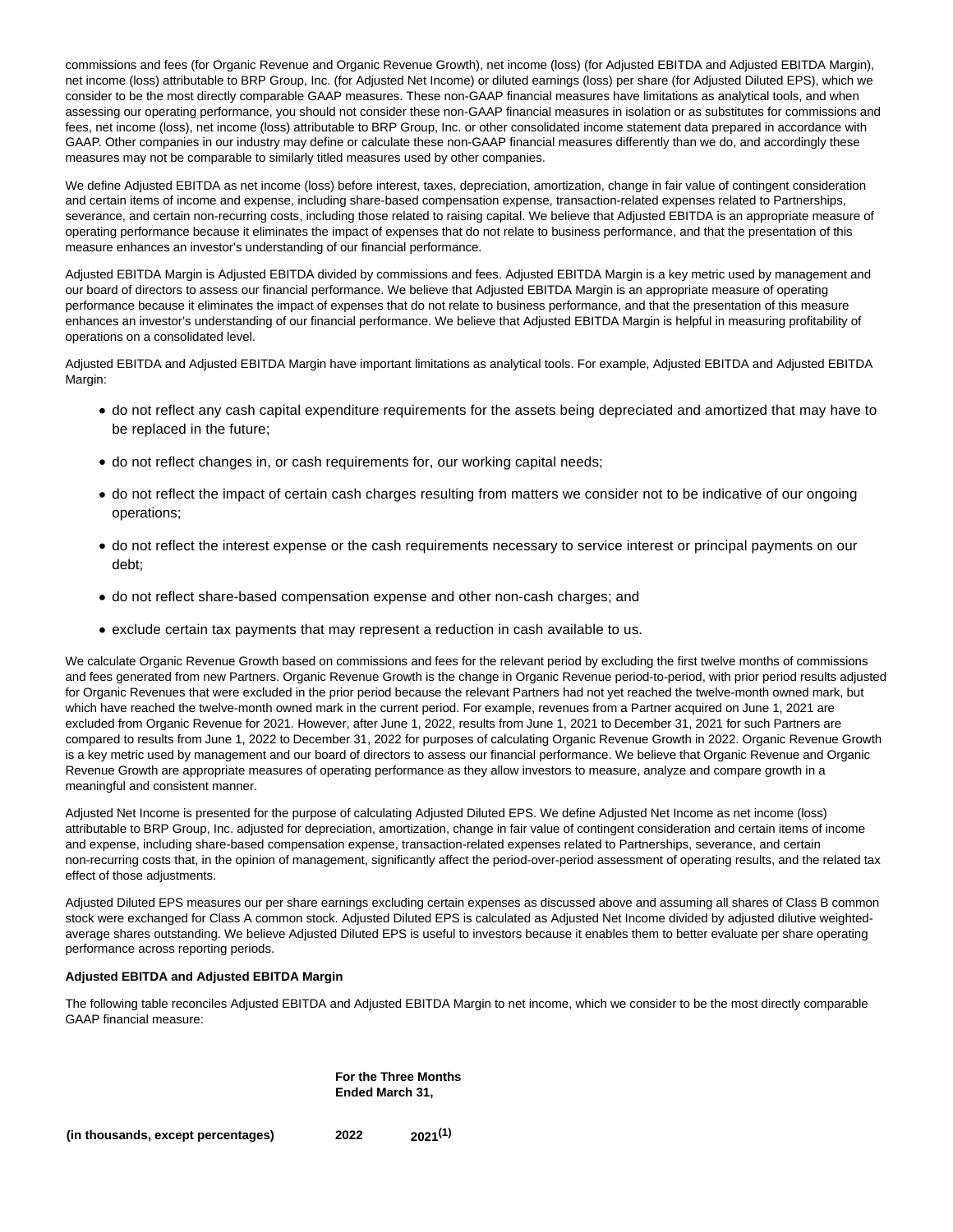| Commissions and fees                             | \$242,848 | \$152,828                |
|--------------------------------------------------|-----------|--------------------------|
| Net income                                       | \$44,839  | \$31,307                 |
| Adjustments to net income:                       |           |                          |
| Amortization expense                             | 17,562    | 10,537                   |
| Change in fair value of interest rate caps       | (15, 810) |                          |
| Interest expense, net                            | 10,350    | 5,643                    |
| Transaction-related Partnership expenses         | 8,216     | 2,445                    |
| Share-based compensation                         | 7,564     | 3,542                    |
| Change in fair value of contingent consideration | (5,632)   | (1,503)<br>$\rightarrow$ |
| Depreciation expense                             | 988       | 594                      |
| Severance                                        | 222       |                          |
| Other $(2)$                                      | 4,633     | 859                      |
| <b>Adjusted EBITDA</b>                           | \$72,932  | \$53,424                 |
| Adjusted EBITDA Margin                           | 30<br>%   | 35<br>%                  |

We revised operating expenses for the three months ended March 31, 2021 to reflect the adoption of Topic 842 as described further in our (1)<br>Quarterly Report of Form 10-Q filed with the SEC on May 10, 2022. This adjustment

(2) Other addbacks to Adjusted EBITDA include non-recurring recruiting costs, non-recurring remediation efforts, non-recurring professional fees and<br>litication costs, and pon-recurring bonuses litigation costs, and non-recurring bonuses.

### **Organic Revenue and Organic Revenue Growth**

\_\_\_\_\_\_\_\_\_\_

The following table reconciles Organic Revenue and Organic Revenue Growth to commissions and fees, which we consider to be the most directly comparable GAAP financial measure:

|                                                 | <b>For the Three Months</b><br>Ended March 31. |           |  |  |
|-------------------------------------------------|------------------------------------------------|-----------|--|--|
| (in thousands, except percentages) 2022         |                                                | 2021      |  |  |
| Commissions and fees                            | \$242.848                                      | \$152.828 |  |  |
| Partnership commissions and fees <sup>(1)</sup> | (64, 777)                                      | (91, 215) |  |  |
| Organic Revenue                                 | \$178.071                                      | \$61,613  |  |  |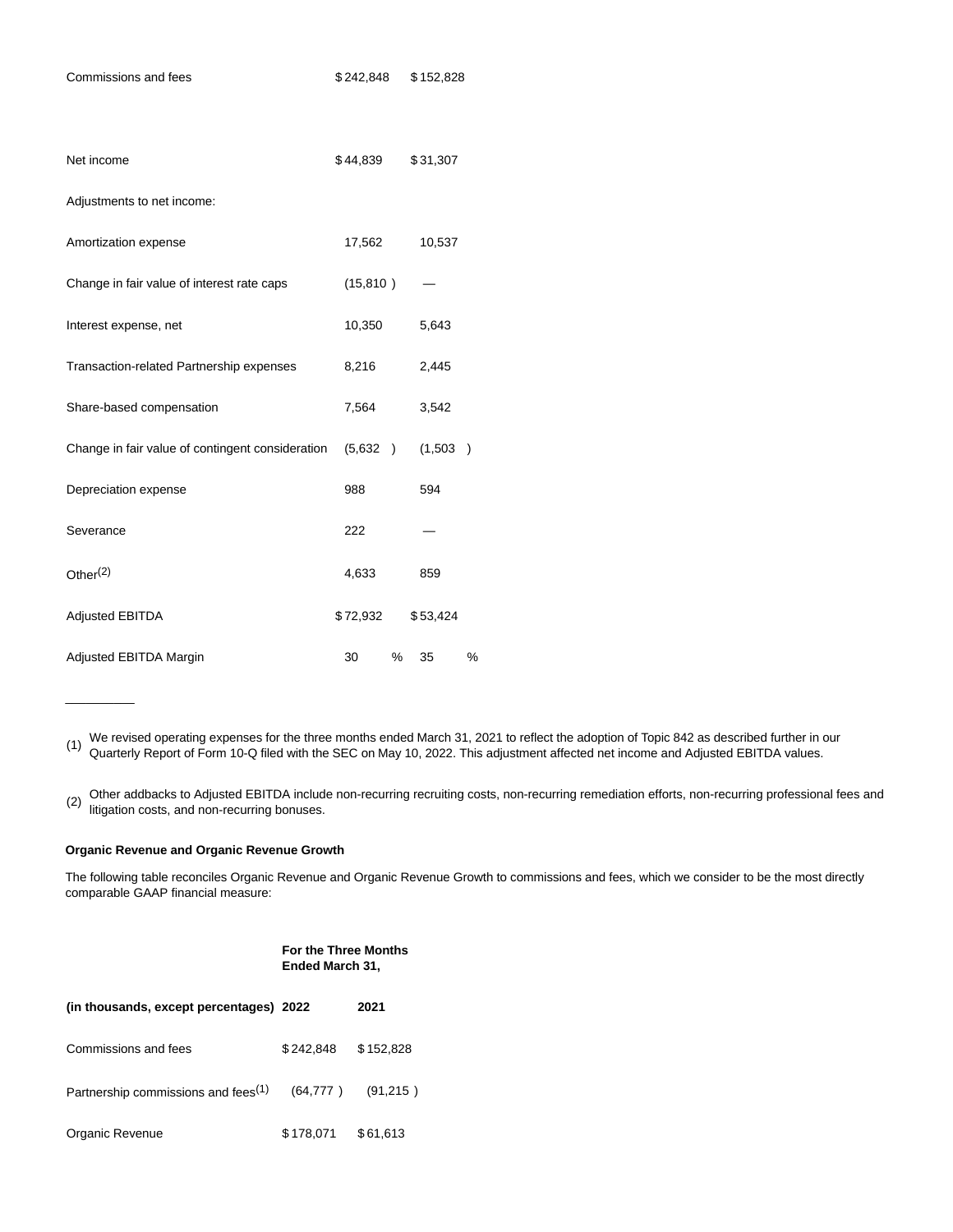| Organic Revenue Growth <sup>(2)</sup>   | \$25.181 |               | \$7.447 |   |
|-----------------------------------------|----------|---------------|---------|---|
| Organic Revenue Growth % <sup>(2)</sup> | 16.      | $\frac{0}{6}$ | 14      | % |

(1) Includes the first twelve months of such commissions and fees generated from newly acquired Partners.

(2) 2022 was \$152.9 million, which is adjusted to reflect revenues from Partnerships that have reached the twelve-month owned mark during the Organic Revenue for the three months ended March 31, 2021 used to calculate Organic Revenue Growth for the three months ended March 31, three months ended March 31, 2022.

### **Adjusted Net Income and Adjusted Diluted EPS**

 $\overline{\phantom{a}}$ 

The following table reconciles Adjusted Net Income to net income attributable to BRP Group, Inc. and reconciles Adjusted Diluted EPS to diluted earnings per share, which we consider to be the most directly comparable GAAP financial measures:

**For the Three Months**

|                                                     | Ended March 31, |                 |
|-----------------------------------------------------|-----------------|-----------------|
| (in thousands, except per share data)               | 2022            | $2021^{(1)(2)}$ |
| Net income attributable to BRP Group, Inc.          | \$22,869        | \$15,306        |
| Net income attributable to noncontrolling interests | 21,970          | 16,001          |
| Amortization expense                                | 17,562          | 10,537          |
| Change in fair value of interest rate caps          | (15, 810)       |                 |
| Transaction-related Partnership expenses            | 8,216           | 2,445           |
| Share-based compensation                            | 7,564           | 3,542           |
| Change in fair value of contingent consideration    | (5,632)         | (1,503)         |
| Amortization of deferred financing costs            | 1,286           | 693             |
| Depreciation                                        | 988             | 594             |
| Severance                                           | 222             |                 |
| Other $(3)$                                         | 4,633           | 859             |
| Adjusted pre-tax income                             | 63,868          | 48,474          |
| Adjusted income taxes <sup>(4)</sup>                | 6,323           | 4,799           |
| Adjusted Net Income                                 | \$57,545        | \$43,675        |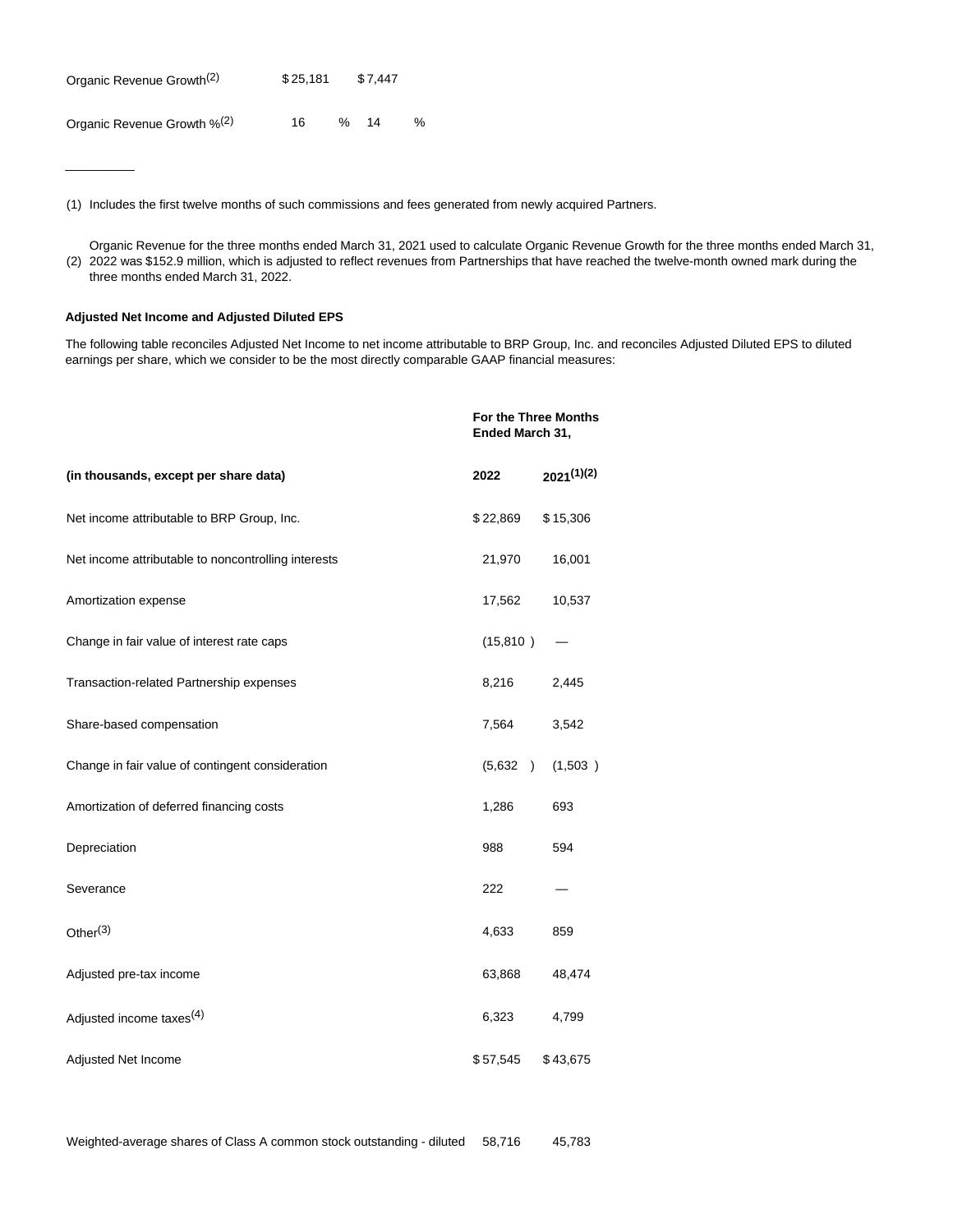| Exchange of Class B shares <sup>(5)</sup>             | 56,269  | 49,789                  |
|-------------------------------------------------------|---------|-------------------------|
| Adjusted dilutive weighted-average shares outstanding | 114,985 | 95,572                  |
| <b>Adjusted Diluted EPS</b>                           | \$0.50  | \$0.46                  |
| Diluted earnings per share                            | \$0.39  | \$0.33                  |
| Other adjustments to earnings per share               | 0.16    | 0.18                    |
| Adjusted income taxes per share                       | (0.05)  | (0.05)<br>$\rightarrow$ |
| <b>Adjusted Diluted EPS</b>                           | \$0.50  | \$0.46                  |

(1) Quarterly Report of Form 10-Q filed with the SEC on May 10, 2022. This adjustment affected net income attributable to BRP Group, Inc. and We revised operating expenses for the three months ended March 31, 2021 to reflect the adoption of Topic 842 as described further in our Adjusted Net Income values as well as diluted earnings per share and Adjusted Diluted EPS.

(2) Calculation was adjusted in the fourth quarter of 2021 to include depreciation. Prior year amounts have been conformed to current year presentation.

(3) Other addbacks to Adjusted EBITDA include non-recurring recruiting costs, non-recurring remediation efforts, non-recurring professional fees and<br>
(3) Fitingtion and a set and any requiring harves are curring recruiting litigation costs, and non-recurring bonuses.

(4) Represents corporate income taxes at assumed effective tax rate of 9.9% applied to adjusted pre-tax income.

(5) Assumes the full exchange of Class B shares for Class A common stock pursuant to the Amended LLC Agreement.

## **COMMONLY USED DEFINED TERMS**

\_\_\_\_\_\_\_\_\_\_\_

The following terms have the following meanings throughout this press release unless the context indicates or requires otherwise:

Amended LLC Agreement Third Amended and Restated Limited Liability Company Agreement of Baldwin Risk Partners, LLC, as amended

| <b>Clients</b> | Our insureds                                                                         |
|----------------|--------------------------------------------------------------------------------------|
| Colleagues     | Our employees                                                                        |
| <b>GAAP</b>    | Accounting principles generally accepted in the United States of America             |
| Partners       | Companies that we have acquired, or in the case of asset acquisitions, the producers |
| Partnerships   | Strategic acquisitions made by the Company                                           |